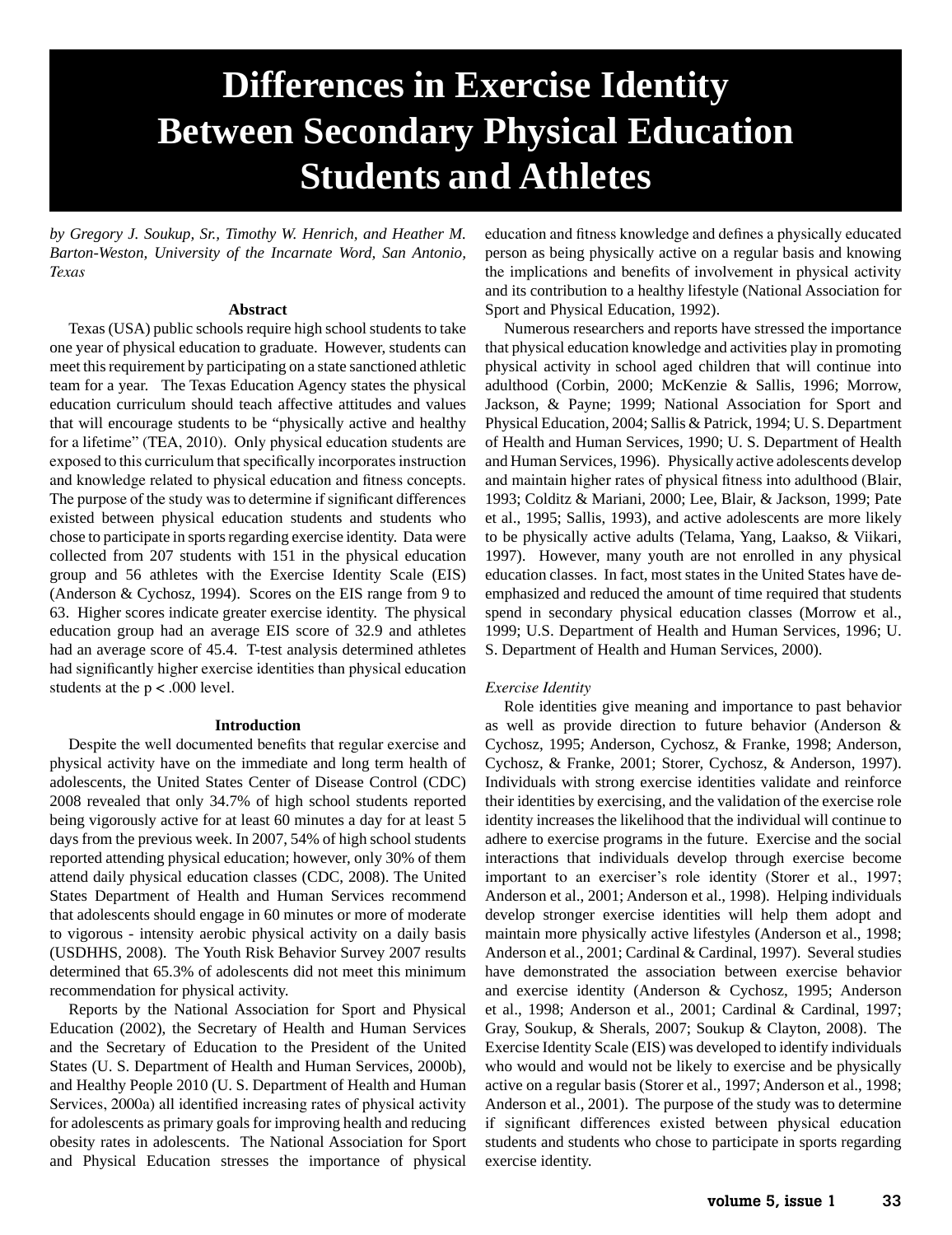## *Participants*

# **Method**

A stratified sample of students was drawn from an inner-city high school in Texas. Data were collected from 207 students with 151 of the participants having completed their physical education requirements for graduation and 56 of the students having participated in athletics. The distribution of students by grade level was 31.1% 10th graders, 31.8% 11th graders and 37.1% 12th graders. The ethnic diversity of the participants was 8.6% African-American, 20.5% Asian, 13.9% Hispanic, and 55.6% White. The sample was 58.3% female and 41.7% male. Participants in the study ranged in age from 15 to 19 years old.

### *Instrumentation*

The Exercise Identity Scale (EIS) was used to quantify levels of exercise identity of participants in the study. The EIS was developed by Anderson and Cychosz (1994) to measure and assess the extent to which exercise behavior is descriptive of one's concept of self (Anderson & Cychosz, 1995). The EIS is comprised of nine Likert-scaled items.

Each item can range from strongly disagree (1) to strongly agree (7) with a final score that will range from a low of 9 to a high score of 63. Higher scores indicate greater exercise identity. Alpha reliability coefficients for the scale have been reported at .94 to .95 (Anderson et al., 1998; Anderson et al., 2001). One week test-retest reliability of the scale was reported at .93 (Anderson & Cychosz, 1994), and was determined by the authors of this article to be .96. Factor analysis assessment of the EIS determined the scale to be unidimensional (Anderson & Cychosz, 1994; Anderson et al., 1998; Anderson et al., 2001) with factor loadings ranging from .74 to .89 that accounted for 68.4% of the total variance of the instrument (Anderson et al., 1998).

# *Data Collection*

The researchers received permission for the study from the university committee for the protection of human subjects. Permission to collect data from students was obtained from a very large and diverse inner-city school district in Texas. A stratified sample of students who had either totally completed all traditional physical education classes or who all substituted their physical education graduation requirements by participating on an athletic team/teams were used for the study. All data was collected from students in one day by the lead investigator at the high school. Student and parental consent forms were obtained from all participants before data were collected. Before data were collected, the nature of the instrument and the measurements that would be obtained were explained to all participants. Participants were informed that all measurements would be confidential, and that individual results would not be seen by any other students, personnel, teachers, or administrators. All forms were in English and no student requested a translation.

### *Data Analysis*

 T-test analysis was used to test for differences in exercise identity rates between students who completed physical education classes and students who participated on athletic teams. The independent variable for the study was students who took physical education

and students who participated on athletic teams. The dependent variable was the exercise identity scores of students determined by the EIS. The Alpha level for significance was established at the p  $<$  .05 level.

### **Results**

A two-tailed T-test determined that the students that had substituted their physical education graduation requirement by participating in athletics had significantly higher exercise identity rates than the physical education students. The mean score on the EIS for physical education students was 32.9 and for the athletes it was 45.4. The difference in exercise identity between physical education students and the athletes on exercise identity was significant at the  $p < .000$  level. Means and standard deviations for the groups are presented in Table 1.

| <b>Table 1.</b> Means, Standard Deviation, F Ratio, and P Value for<br>Significance of EIS Scores for High School Physical<br><b>Education Students and Athletes</b> |      |      |      |       |
|----------------------------------------------------------------------------------------------------------------------------------------------------------------------|------|------|------|-------|
| Group                                                                                                                                                                | М    | SD   | Т    | P     |
| <b>PE</b>                                                                                                                                                            | 32.9 | 14.0 | 5.96 | 0.000 |
| Athletics                                                                                                                                                            | 45 4 | 114  |      |       |

p value for significance is .05.

### **Discussion**

This study was conducted to determine if exercise identity rates would be higher for students who completed traditional physical education classes at the high school level when compared to students who substituted their physical education graduation requirement by participating in athletics. The data analysis determined that the students who fulfilled their physical education requirement by participating on athletic teams had significantly higher rates of exercise identity than students in traditional physical education classes.

# *Cognitive Instruction and Exercise Identity*

Learning in physical education is through the affective, cognitive, and psychomotor domains. Students in the physical education and athletic team groups both received instruction to improve their psychomotor skills; however, only the students in physical education received cognitive instruction specifically designed to improve their knowledge of how lifelong exercise and physical activity would benefit and improve their long-term health. Several researchers have emphasized the importance that health and physical fitness knowledge plays in promoting healthy and physically active lifestyles in school children that will carry over into adulthood (Corbin, 2000; McKenzie & Sallis, 1996; Morrow et al.; 1999; Sallis & Patrick, 1994). While the cognitive domain is an important aspect of instruction in physical education; many researchers have reported that increased health and fitness knowledge related to nutrition (Chapman & Toma, 1997), cardiovascular disease (Suminski et al., 1999), sexuality and sexually transmitted diseases (Johnson, Rozmus, & Edmisson, 1999), smoking (Schofield, Lynagh, & Mishra, 2003), and physical activity (Morrow et al., 2004) did not result in improved fitness behaviors. Simply knowing the benefits of how regular exercise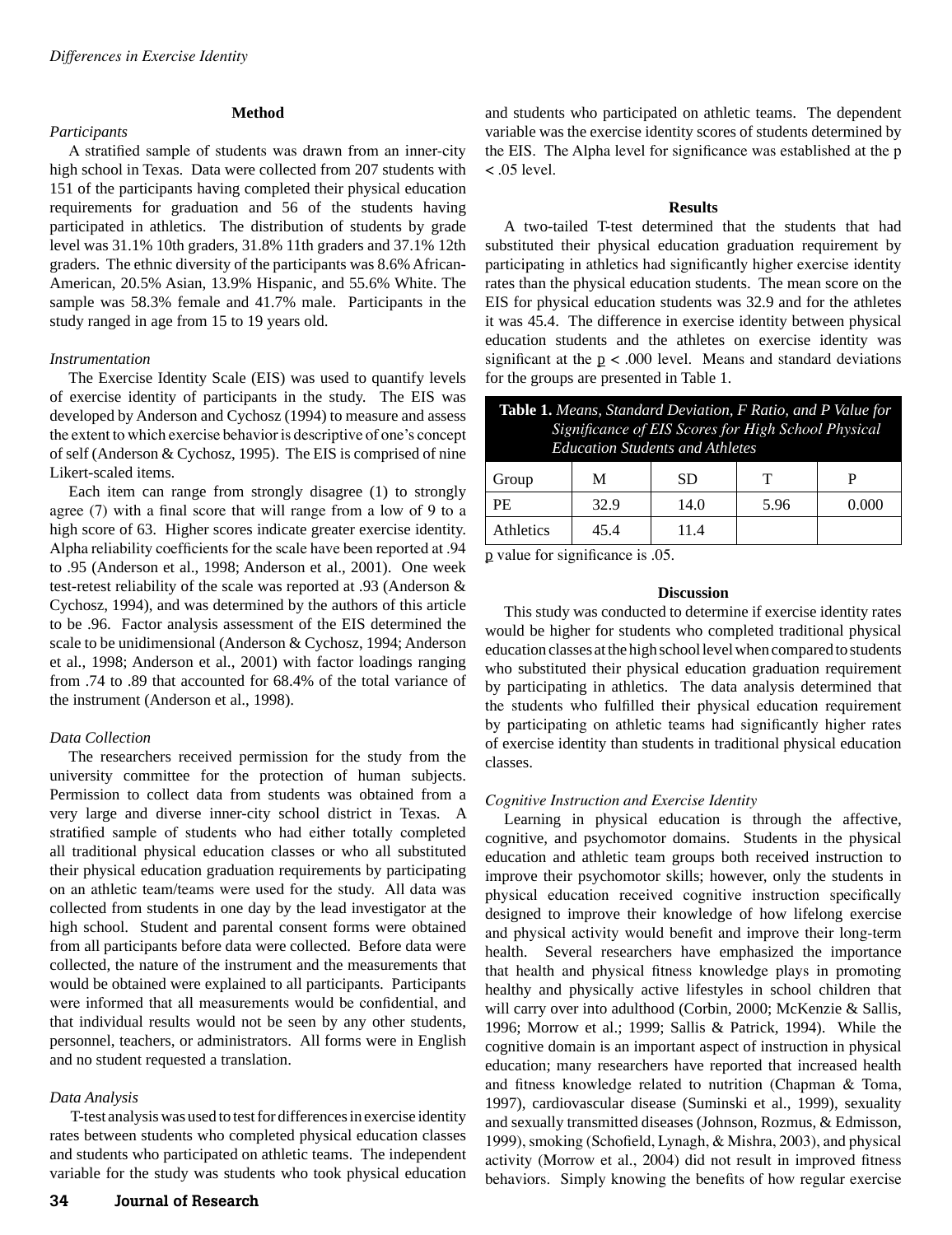and lifelong physical activity will improve student health did not seem to be enough on its own to improve the exercise identity of the students in these studies.

#### *Affective Instruction and Exercise Identity*

The results of this study seem to suggest that positive affective values and attitudes related to and developed through regular exercise, physical activity, and participation in sport significantly impacted the exercise identities of the athletes in the study. The athletes seemed to have developed and internalized stronger exercise identities through their sport participation than the students that took physical education. "Knowledge can have little impact on a person's behavior if one's social identity carries the message that he or she is not the kind of person who engages in such behavior" (Storer et al., 1997, pp. 266-267).

### *Sport Team Participation and Exercise Identity*

Another factor that could account for the significant differences in exercise identity rates of the students is that most of the students that participated in athletics continued participating on their athletic teams after they finished their graduation requirements for physical education. The athletes continued to have opportunities for supervised practices, scrimmages, games, competitions, conditioning, and training sessions with coaches associated with their sports before and/or after-school during their sophomore, junior and senior years in high school. The students who had taken physical education to fulfill their graduation requirements had no opportunities available from the school to participate in supervised after-school physical activities. According to the exercise identity literature, the on-going participation of the athletes in after-school physical activity and on school sponsored sports teams would have continued to strengthen their exercise identities.

## *Physical Education, After-School Physical Activities and Intramural Clubs*

The researchers recommend that physical education be a required course in schools for every year and that no other classes be allowed to substitute for the physical education requirement. Participation in after-school physical activities and intramural programs; that are supervised by certified physical educators, should be made available to all students in an attempt to increase rates of physical activity and to help develop and reinforce positive exercise identities in all students. The Centers for Disease Control and Prevention (2000) recommended that supervised after school activities and programs, like intramurals and physical activity clubs, need to be developed and implemented on a national level for all school children. Wechsler, Devereaux, Davis, and Collins (2000) recommended that all schools should offer quality intramural programs that feature a diverse selection of competitive and non-competitive, structured, and unstructured activities that meet the needs, interests, and abilities of all students. After school programs would provide students with the opportunity to be physically active and to engage in regular exercise behaviors that will improve their exercise identities and motivate them to be more active on a regular basis. By improving the affective aspects of physical education, like exercise identity, students will be motivated to adopt new behaviors that will help them develop

and maintain healthier and more active lifestyles.

#### **Implications**

Physical inactivity has contributed to an unprecedented epidemic of childhood obesity that is currently plaguing the United States (Centers for Disease Control and Prevention, 2000). Quality physical education classes taught by licensed physical educators (NASPE, 2002) should provide a daily minimum of 60 minutes of moderate to vigorous levels of physical activity for elementary students (Corbin, Pangrazi, Beighle, Le Masurier, & Morgan, 2004) and 45 minutes to secondary students (NASPE, 2004).

These physical education classes should incorporate curriculums that help students develop knowledge, attitudes, skills, behaviors, and confidence to adopt and maintain physically active lifestyles, while providing opportunities for enjoyable physical activity (CDC, 2000). To ensure quality instruction, physical education classes must be limited to the class sizes of other school subjects (CDC, 2000; NASPE, 2002).

Texas needs to develop standardized assessment instruments that will accurately measure information on health and physical education knowledge, attitudes, and fitness levels of all high school students. Students that are inactive, overweight/obese, have low rates of fitness knowledge, and low exercise identity rates need to be identified and evaluated throughout their entire public school education  $(K - 12)$ . Curriculums need to be specifically created that will improve exercise identity and motivate all students to be more physically active and exercise on a regular basis.

Physical activity instruments like pedometers, heart rate monitors, and questionnaires like the PDPAR could be used by physical educators to assess if students are currently achieving recommended rates of physical activity and exercise to maintain proper health. Simple body composition assessments like the body mass index, waist to hip ratio, and percent body fat could be used to evaluate possible future health risks for students. The EIS could also be used to assess current and future attitudes of students towards exercise and physical activity. Recent research has shown that children as young as three are not active enough and are developing overly sedentary lifestyles and behaviors (Reilly et al., 2004). An estimated 10.4% of two to five year-olds, 15.3% of 6 to 11 year-olds, and 15.5% of 12 to 19 year-olds are overweight (Ogden, Flegal, Carroll, & Johnson, 2002). Among children 6 to 19, 31% are at risk of being overweight (Hedley et al., 2004). By using these types of assessments together, educators could quickly and easily identify and intervene with students who are sedentary, overweight/obese, and have poor exercise identities.

#### **Recommendations for Future Study**

Data for this study were collected from a very limited population. Further data needs to be collected from an expanded population of participants distributed across the United States to determine if significant differences in exercise identity exist between physical education students and athletes at the national level. Further research is also recommended to determine if significant differences between physical education students and athletes regarding exercise identity would persist as they aged and graduated from high school and were no longer associated with high school teams and clubs.